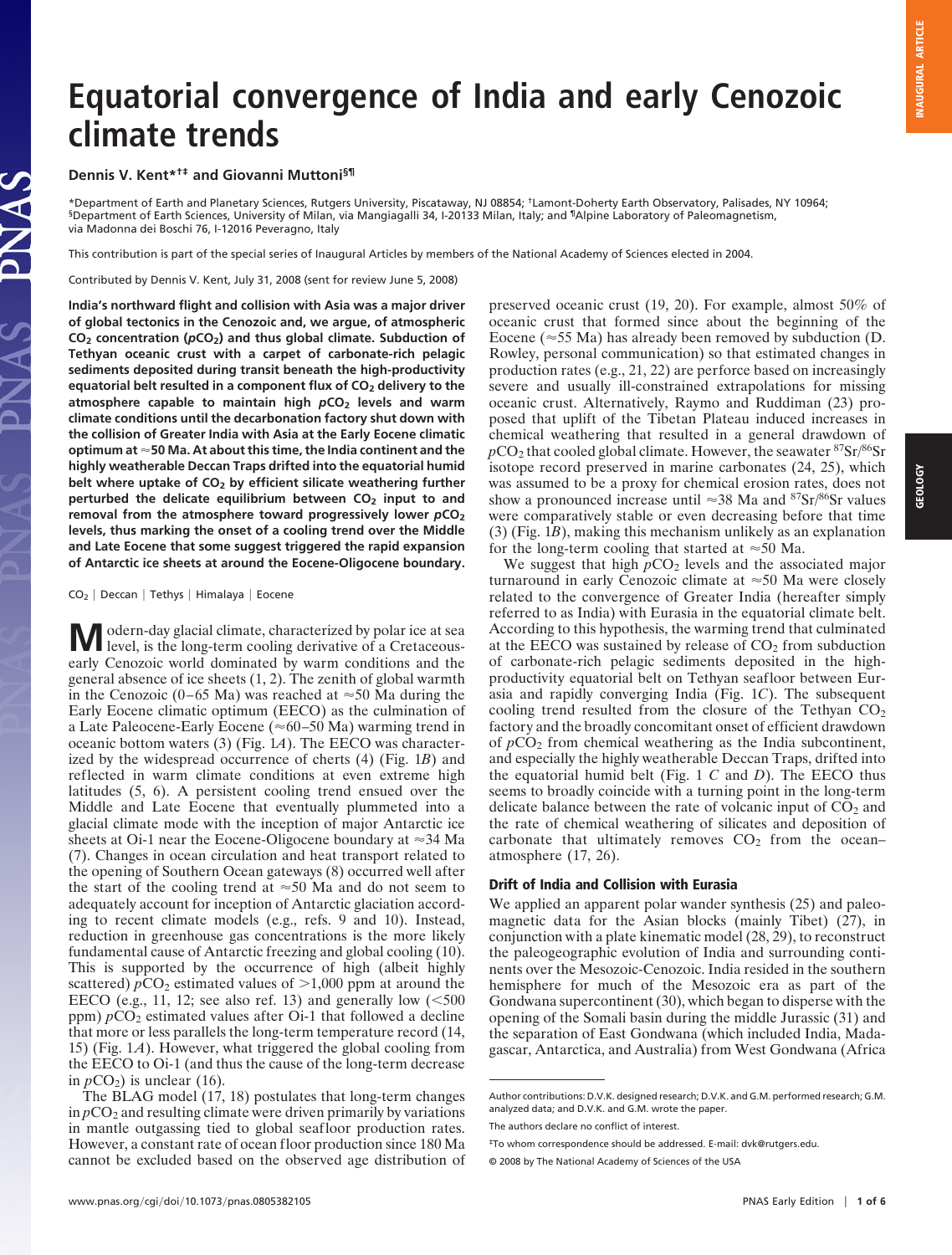

**Fig. 1.** Cenozoic time series on a common timescale (36, 39) shown at bottom of figure. (*A*) Benthic foraminiferal oxygen isotope synthesis (1) indicating early Cenozoic warming culminating at the Early Eocene climate optimum (EECO) and subsequent Middle and Late Eocene cooling culminating with plummeting global cooling (Oi-1) and the inception of major Antarctic glaciations at around the Eocene-Oligocene boundary. A 1.5‰ decrease/increase in benthic foraminifera  $\delta^{18}O$  values corresponds to a  $\approx 6^{\circ}C$  warming/cooling of bottom waters before formation of major continental ice sheets at Oi-1. Expansion of East Antarctic (EA) and Northern Hemisphere (NH) ice sheets are also indicated for reference. Selected estimates of atmospheric concentrations of CO<sub>2</sub> (pCO<sub>2</sub>, plotted with 95% confidence intervals) generally registering the highest levels based on alkenones (shaded curve) (14), pedogenic goethite (filled circle) (11), trona and nahcolite (filled diamonds) (12), and leaf stomata (open circles) (81, 82; see review in ref. 83) of the general trend of high *p*CO<sub>2</sub> values in the early Cenozoic that decrease to more-or-less present-day levels by the end of the Oligocene. (*B*) Strontium isotopic ratios (87Sr/86Sr) of seawater as measured in foraminifera [open circles (25); filled circles (3)], where rise in values starting at  $\approx$ 38 Ma may reflect uplift and erosion of the Himalayas (69, 71, 72). Histogram shows chert occurrences in deep-sea

and South America). India with Madagascar separated from Antarctica at  $\approx$  120 Ma and commenced its long northward journey toward Eurasia. The synthetic apparent polar wander path of Besse and Courtillot (25), compared with paleomagnetic poles from the Rajmahal ( $\approx$ 117 Ma), Madagascar ( $\approx$ 90 Ma), Deccan ( $\approx$  65 Ma), and Ethiopian ( $\approx$  30 Ma) traps as reliability checks, charts the drift history of India with respect to the geographic axis since the Early Cretaceous (Fig. 2). Rapid polar motion of India ensued at  $\approx 90$  Ma after separation from Madagascar and lasted up to  $\approx 50$  Ma on collision with Eurasia. Major outpourings of the Deccan lavas with an estimated eruptive volume of up to  $4 \times 10^6$  km<sup>3</sup> (32) occurred over a  $\approx$ 1-Myr interval at  $\approx$  65 Ma, although the contribution of CO<sub>2</sub> to the atmosphere was apparently relatively minor (33, 34). Detailed plate kinematic reconstructions (29) show that India was converging with the southern margin of Eurasia in Tibet, a terrane accreted to Eurasia before the late Jurassic (35), at high rates of 15–25 cm/yr before Anomaly 22 [49.5 Ma according to the CK95 (36) timescale used throughout]. Convergence rates decreased sharply by Anomaly 21 (48.5 Ma) as India was colliding with the southern margin of Tibet (Eurasia) (29), located at a paleolatitude of  $13^{\circ} \pm 6.5^{\circ}$ N in the early Cenozoic (37).

These findings from paleomagnetic and plate kinematic data on the onset of India-Eurasia collision find confirmation and refinement from geologic constraints. The end of marine sedimentation and the first onlap of fluvio-deltaic sediments and redbeds on the Indian northern passive margin in the western Himalaya is dated as foraminiferal Zone P8 (38), correlative with Chron C22r of latest Early Eocene age  $\approx 50.5$  Ma (39, 40)]. This first direct timing constraint on the initiation of collision between India and Asia has stood up well (41–43) and is supported, for example, by field studies in northwest Pakistan, where the suture and Indian craton were overlapped by shallow-marine strata of latest Early Eocene age (Zone P9), showing that suturing was largely completed by  $\approx$  49 Ma (44). Evidence of subduction and final collision derives also from the occurrence of island arc volcanics and related intrusives, and massive calc-alkaline plutonism associated with the last major pulse dated at  $\approx$  50 Ma in the Ladakh Himalayas, for example (45–47).

#### **Tethyan Subduction Factory**

The subduction of several thousand kilometers of Tethyan oceanic crust associated with the northward drift of India from the time it separated from Antarctica at  $\approx$ 120 Ma and Madagascar at  $\approx 90$  Ma until incipient collision with Eurasia at  $\approx 50$ Ma occurred within the time frame of the shift at  $\approx$ 145 Ma from predominantly shallow water to pelagic carbonate accumulation in the world ocean (48). Significantly, the southern margin of Tibet (Eurasia) maintained relatively stable northern hemisphere paleolatitudes all this time, from  $\approx 10^{\circ}$ N in the Cretaceous (27, 37) to  $\approx$  13°N in the early Cenozoic (37), implying that much of the Tethyan oceanic crust advancing with India from the

sediments (4), where peak at  $\approx$  50 Ma is thought to reflect enhanced chemical weathering during EECO. (*C*) Changes in paleolatitude of the N–S extent of eventual (light shading) and erupted Deccan Traps (darker shading) as India drifted northward. Also shown is the N–S extent of the subducting Tethys Ocean calculated between southern Tibet and the northern margin of Greater India; error bars from paleomagnetic data of ref. 84 for India and ref. 27 for the Asian blocks. A zonally averaged model profile of evaporation (E) relative to precipitation (P) for 8  $pCO<sub>2</sub>$  with an idealized geography (59) was used to approximate the position of the humid (P-E) and arid (E-P) belts. (*D*) Changes with age in the continental land area within 10° of the equator as the continents drifted, showing a gradual decrease from at least 90 Ma to 30 Ma followed by a steady increase from 30 Ma to the present for most of the world's continents when India is excluded (curve labeled Global-India) but when India is included (curve labeled Global), its northward drift resulted in a peak in equatorial land mass centered at  $\approx$  55 Ma.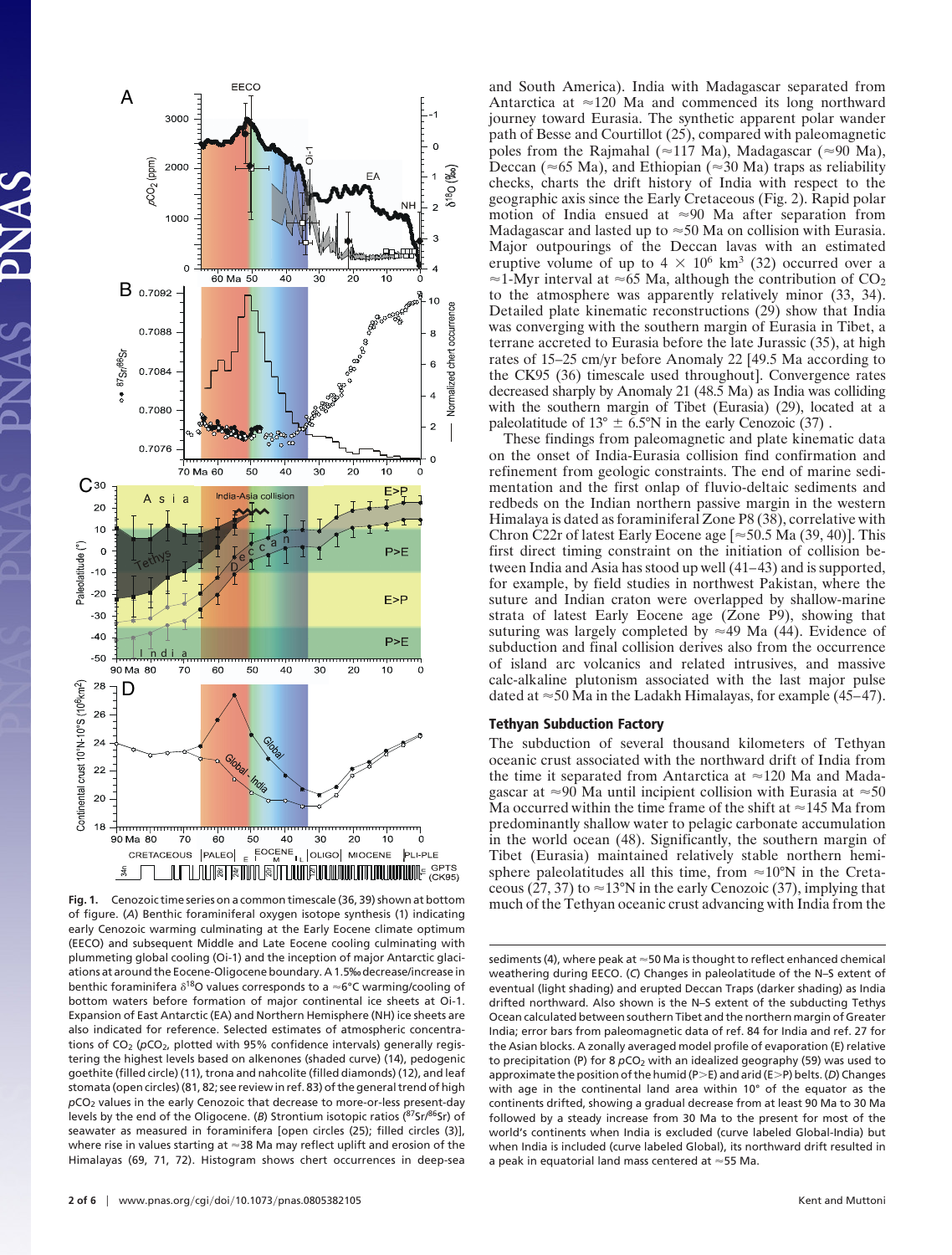3E0L0GY



**Fig. 2.** Mean paleomagnetic poles at 10-Myr intervals from 120 Ma to the present from the global synthetic apparent polar wander path (84) shown as circles of 95% confidence for Eurasia (dark shading) and for India (lighter shading), compared with individual paleomagnetic poles from the ~117 Ma Rajmahal (85),  $\approx$ 90 Ma Madagascar (86),  $\approx$ 65 Ma Deccan (87), and  $\approx$ 30 Ma Ethiopian (88) traps as reliability checks on paleopole path for India. Madagascar and Ethiopian paleopoles were rotated into India coordinates by using rotation parameters from ref. 84.

southern hemisphere must have transited through the equatorial upwelling belt (Fig. 1*C*) where high productivity and enhanced deposition of biogenic sediments is likely to occur (49). When subducted, this carpet of equatorial bulge pelagic carbonates would be prone to metamorphic decarbonation, augmenting the global flux of  $CO<sub>2</sub>$  to the atmosphere (50, 51). Calc-alkaline magmatism of Cretaceous-Eocene age related to Andean-type and island arc subduction of Tethyan oceanic lithosphere occur over -2,000 km from the west (e.g., Karakoram, Ladakh) to the east where they constitute the backbone of the Transhimalayan belt (e.g., 38, 45). The net yield of metamorphic  $CO<sub>2</sub>$  from the Himalayan orogen itself is debatable (52, 53), although sampling of hot springs in Nepal indicate that there may be a net positive flux of  $CO<sub>2</sub>$  to today's atmosphere (54). More generally, <sup>3</sup>He data suggest that  $\approx 80\%$  of the CO<sub>2</sub> flux at global convergent margins is derived from slab metamorphism (55). The persistent subduction of carbonate-rich Tethyan sea floor should thus have constituted an unusually productive factory of metamorphic CO<sub>2</sub> that most probably acted as a principal agent of long-term warming in the Cretaceous and early Cenozoic (56).

### **Weathering of Deccan Traps in Equatorial Humid Belt**

The Tethyan subduction factory of  $CO<sub>2</sub>$  must have radically reduced its production with the collision and marked decrease in convergence rate between India and Eurasia, which broadly coincided with the acme of Cenozoic warmth (and presumably peak  $pCO_2$ ) at the EECO at  $\approx 50$  Ma. At about the same time that the India-Eurasia collision was occurring, the silicate weathering machine went into higher gear as India entered the equatorial humid belt (Fig. 1 *C* and *D*). Today, the equatorial humid belt, where mean annual precipitation exceeds evaporation ( $P > E$ ), is on average 15–20° wide in latitude and shifted several degrees northward because of interhemispheric temperature asymmetry (57, 58). Although the precise latitudinal registry may have varied in the geologic past because of different continental distributions, the overall latitudinal width of the equatorial humid belt may be a stable feature of global climate. This is suggested by climate model calculations showing relatively similar latitudinal patterns of  $P-E$  for  $pCO_2$  values ranging

up to 10 times the preindustrial level (59) and is supported by the paleolatitudinal distribution over geologic time of evaporites, which is approximately the same as occurs today (60). We use a zonally averaged P–E latitudinal profile calculated for  $8 \times pCO<sub>2</sub>$ with an idealized geography (59) for the approximate position of the equatorial humid belt in the early Cenozoic (Fig. 3).

At the onset of the Cenozoic (65 Ma), the amount of Indian continental crust transiting through the equatorial belt (10°S to 10°N) was only  $\approx$ 3% of the global continental crust, but at about the time of incipient collision it boosted to values on the order of  $\approx$ 20% (50–55 Ma) and then eventually decreased to  $\approx$ 5% toward the close of the Eocene ( $\approx$ 34 Ma) (Fig. 1*D*). This should have represented a perturbation of the global weathering regime considering only the granitic continental crust, but piggybacked on the Indian continent was the Deccan Traps, with an estimated original surface area of  $\approx 10^6$  km<sup>2</sup> or double what remains today (32), that entered the equatorial humid belt at  $\approx$  55 Ma and dwelled thereabout for  $\approx$  20 Myr (Fig. 3). Basaltic rocks like the Deccan become potent carbon sinks when exposed to terrestrial weathering and consume  $5-10$  times more atmospheric  $CO<sub>2</sub>$  than granitic rocks under similar conditions (61). The highly weatherable Deccan Traps (62) must have suffered intense weathering when they entered the equatorial humid belt, because  $CO<sub>2</sub>$ consumption rates for basalts from today's equatorial humid regions (e.g., Java) can be an order of magnitude greater than tropical arid regions of comparable mean surface temperature (e.g., Parana) (63). Moreover, the equatorial region was likely to have been especially hot and humid in the Early Eocene with the high  $pCO<sub>2</sub>$  levels. Evidence of intense ancient weathering of the Deccan Traps is indicated by the formation of thick, mature laterites preserved at high elevations with Eocene magnetization directions (64, 65).

Osmium isotopes are sensitive to inputs from unradiogenic extraterrestrial and mantle sources (low  $^{187}Os/^{186}Os$  or  $^{187}Os/$ <sup>188</sup>Os ratios) compared with the dominant background radiogenic contribution from riverine sources (high  $187Os/188Os$  ratios). In an Os isotope record for the entire Cenozoic in a slowly deposited deep-sea sediment core (66), a spike of low Os isotope values was associated with an extraterrestrial impact event at the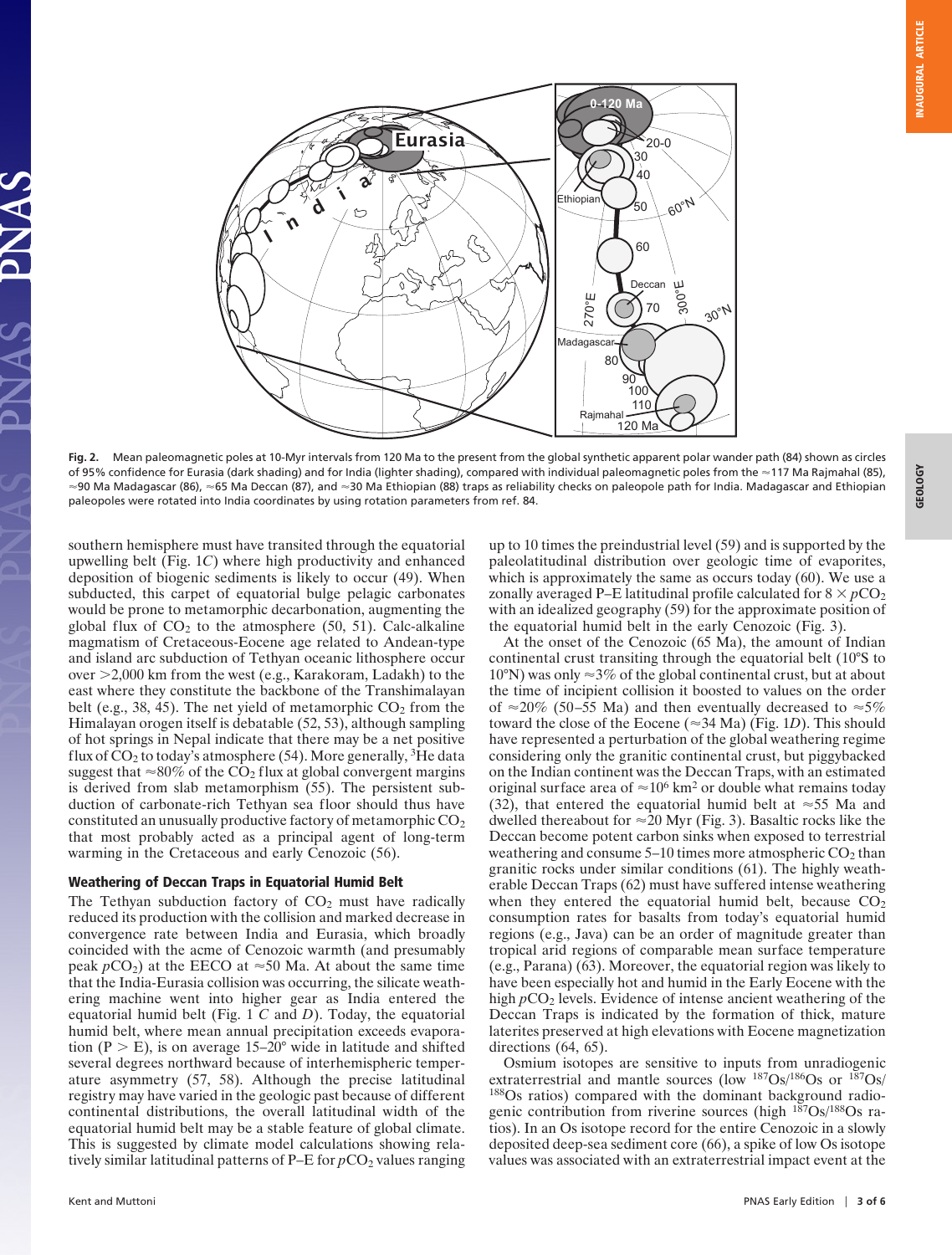

**Fig. 3.** Palaeogeographic reconstructions of the Indian Ocean region at key times obtained by using finite rotation poles and paleomagnetic poles from the synthetic apparent polar wander path of ref. 84, and the latitudinal positions of the Asian blocks (mainly Tibet) from ref. 27. A zonally averaged model profile of evaporation (E) relative to precipitation (P) for  $8 \times pCO<sub>2</sub>$  with an idealized geography (59) was used to approximate the position of the equatorial humid belt and the adjacent tropical arid belts in the early Cenozoic. (A) Reconstruction for the Aptian (early Cretaceous, ≈120 Ma, Anomaly M0) at the time of separation of Greater India from Antarctica. (B) Reconstruction for just after the Cretaceous-Tertiary boundary (~65 Ma, Anomaly 29) and the emplacement of the Deccan Traps, the present-day outline of which is superposed to the inferred original extension at the time of emplacement. (C) Reconstruction for the Early Eocene ( $\approx$  50 Ma, Anomaly 22) shortly after initial collision of India with Asia that resulted in the shutdown of the Tethyan carbonate subduction factory and entry of the Deccan Traps in equatorial humid belt. (*D*) Reconstruction for the early Oligocene (≈30 Ma, Anomaly 13) and the emplacement of the Ethiopian Traps. In *A* and *B*, andean-type and/or island arc (e.g., Kohistan) subduction of Tethyan oceanic lithosphere under the Asian margin (Tibet) are diagrammatically sketched after refs. 89 and 90. The Kohistan arc was initiated offshore of Asia during the mid-Cretaceous above northward subducting Tethyan oceanic crust. The arc sutured to Asia at  $\approx$ 90 Ma but subduction of oceanic crust beneath the arc continued until Indian Plate continental rocks began to underthrust the arc at  $\approx$  50 Ma ago (89). Reconstructions made with PaleoMac 6.1 (91).

Cretaceous-Tertiary boundary (KTB). In a higher-resolution Ocean Drilling Project sediment core (67), the spike of low Os isotope values at the KTB could be differentiated from a decrease due to Deccan volcanism that apparently started  $\approx 0.5$ Myr before the KTB, whereas sustained delivery of unradiogenic Os from weathering of Deccan was thought to contribute to relatively low Os isotope values for several million years after Deccan emplacement. A distinct decrease in Os isotope ratios was also found at  $\approx$  50–55 Ma in the slowly deposited deep-sea sediment core and attributed to weathering of Tethyan ophiolites that became exposed during the India-Eurasia collision (66). Alternatively, we suggest that this decrease in Os isotopes could be due to enhanced weathering of the Deccan Traps when this large province of continental basalts drifted into the equatorial humid belt at  $\approx$  55 Ma. The marine Sr isotope record hardly shows any change associated with this proposed weathering event (Fig. 1*B*) and even the emplacement of the Deccan Traps is marked by only a small inflection in the Sr isotope record (68). Instead, marine Sr isotope values seem to be more strongly influenced by the exhumation of radiogenic rocks, such as leucogranites, in a massive orogen like the Himalaya (69). The sharp increase in marine  ${}^{87}Sr/{}^{86}Sr$  values at  $\approx 38$  Ma (Fig. 1*B*) suggests that vigorous erosion and weathering of rapidly exhumed Himalayan silicates (70–72) may have taken over as an important  $CO<sub>2</sub>$  sink as the Deccan Traps footprint began to creep out of the equatorial humid belt (Fig. 3*D*).

## **Caveats and Conclusions**

The apparent trend of decreasing  $pCO_2$  over the Middle and Late Eocene may have reached sufficiently low levels to have triggered the rapid expansion of Antarctic ice sheets at around the Eocene-Oligocene boundary (10, 14). However, the strong variability (and associated uncertainties) superimposed on the decreasing trend in  $pCO_2$  (Fig. 1*A*) suggest that other processes, such as changes in heat transport from the opening or closing of oceanic gateways (e.g., 8, 73), also helped steer global climate. This may have been the case especially once  $pCO<sub>2</sub>$  decreased to around modern levels in the Oligocene and long-term changes in  $pCO<sub>2</sub>$  and global climate became less obviously coupled (14, 74; but see ref. 75).

In conclusion, the equatorial convergence of India hypothesis suggests that high  $pCO<sub>2</sub>$  levels and warm global climate that culminated in the EECO at  $\approx 50$  Ma can be attributed to enhanced CO<sub>2</sub> recycling from prolonged subduction of pelagic carbonate-rich Tethyan crust rather than to increased mantle outgassing tied to *global* oceanic crust production rates (e.g., 17, 76), which some analyses suggest may not even have varied significantly over the past 180 Ma (20). The subsequent decrease of  $pCO<sub>2</sub>$  levels and parallel cooling trend in the Middle and Late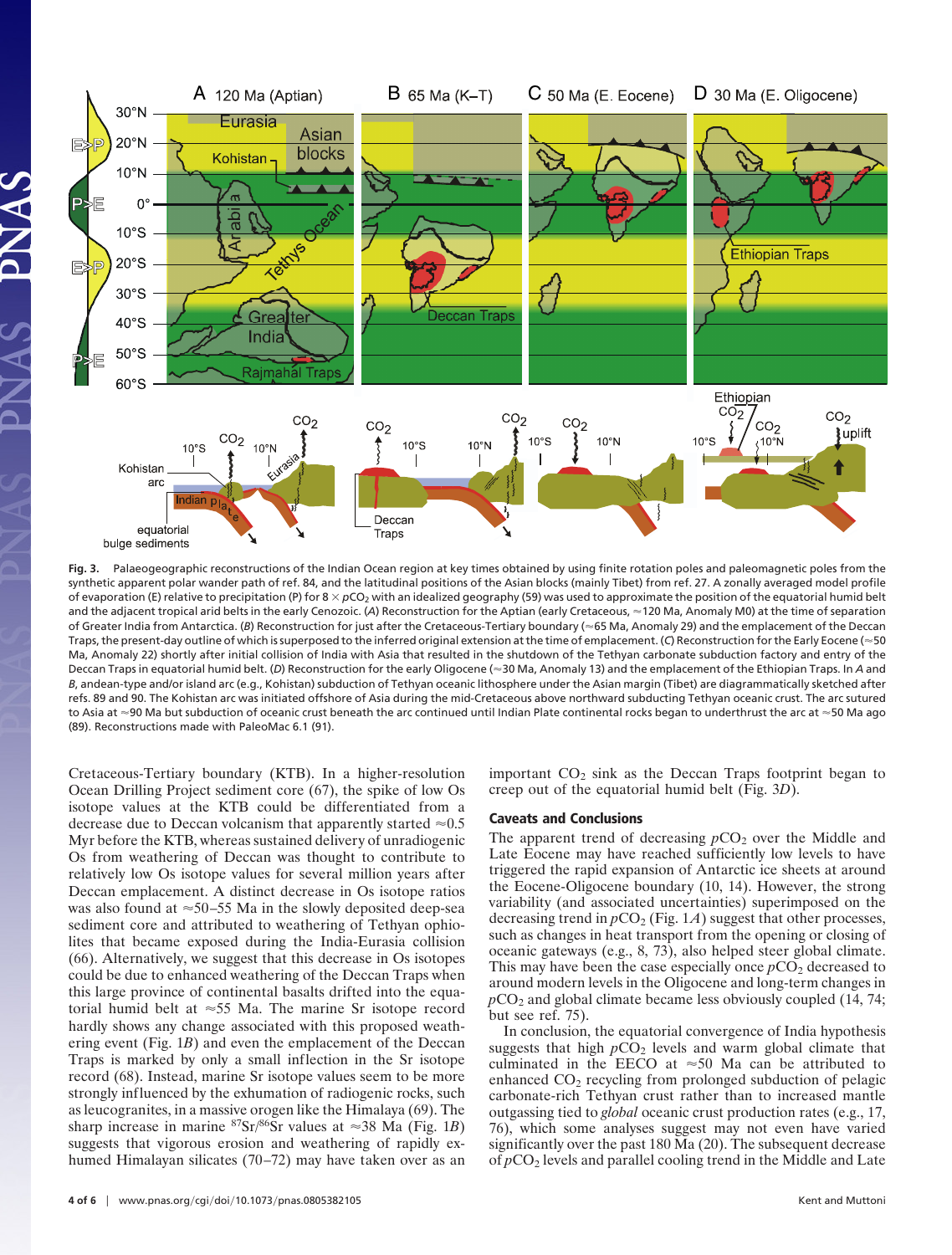Eocene can thus be attributed to the shutdown of the Tethyan decarbonation subduction factory when India collided with Eurasia. However, although  $CO<sub>2</sub>$ -driven weathering feedback (26) provides the most plausible thermostatic control on maximum temperatures (77) and, for example, has prevented a runaway greenhouse atmosphere, the weathering thermostat may not work so well in limiting minimum temperatures in the apparent absence of coupling between  $CO<sub>2</sub>$  consumption and tectonic forcing of weathering, for example, due to mountain building (70), paleogeography, and climate zonality (78). A case in point is the drift of India into the equatorial humid belt where we suggest that runoff-enhanced continental weathering, especially of the highly weatherable Deccan large igneous province (61), introduced a  $CO<sub>2</sub>$  sink that may have tipped the delicate long-term carbon cycle balance toward a glacial mode. Atmospheric  $CO<sub>2</sub>$  levels from late Pleistocene ice cores show a long-term trend of up to 22 ppm over the past 610 kyr, providing evidence for a close long-term balance between the supply and

JAS

- 1. Miller KG, Wright JD, Browning JV (2005) Visions of ice sheets in a greenhouse world. *Marine Geol* 217:215–231.
- 2. Zachos J, Pagani MN, Sloan L, Thomas E, Billups K (2001) Trends, rhythms, and aberrations in global climate 65 Ma to Present. *Science* 292:686–693.
- 3. Hodell DA, *et al.* (2007) Variations in the strontium isotope composition of seawater during the Paleocene and early Eocene from ODP Leg 208 (Walvis Ridge). *Geochem Geophys Geosyst* 8:Q09001.
- 4. Muttoni G, Kent DV (2007) Widespread formation of cherts during the early Eocene climate optimum. *Palaeogeogr Palaeoclimatol Palaeoecol* 253:348–362.
- 5. McKenna MC (1980) Eocene paleolatitude, climate, and mammals of Ellesmere island. *Palaeogeogr Palaeoclimatol Palaeoecol* 30:349–362.
- 6. Moran K, *et al.* (2006) The Cenozoic palaeoenvironment of the Arctic Ocean. *Nature* 441:601–605.
- 7. Miller KG, Wright JD, Fairbanks RG (1991) Unlocking the ice house: Oligocene-Miocene oxygen isotopes, eustasy, and margin erosion. *J Geophys Res* 96:6829–6848.
- 8. Kennett JP (1977) Cenozoic evolution of Antarctic glaciation, the circum-antarctic ocean and their impact on global paleoceanography. *J Geophys Res* 82:3843–3860.
- 9. Huber M, Nof D (2006) The ocean circulation in the southern hemisphere and its climatic impacts in the Eocene. *Palaeogeogr Palaeoclimatol Palaeoecol* 231:9–28.
- 10. DeConto RM, Pollard D (2003) Rapic Cenozoic glaciation of Antarctica induced by declining atmospheric CO2. *Nature* 421:245–249.
- 11. Yapp CJ (2004) Fe(CO3)OH in goethite from a mid-latitude North American oxisol: estimate of atmospheric CO2 concentration in the Early Eocene ''climatic optimum.'' *Geochim Cosmochim Acta* 68:935–947.
- 12. Lowenstein TK, Demicco RV (2006) Elevated Eocene atmospheric CO2 and its subsequent decline. *Science* 313:1928–1929.
- 13. Royer DL, Berner RA, Montanez IP, Tabor NJ, Beerling DJ (2004) CO2 as a primary driver of Phanerozoic climate. *GSA Today* 14:4–10.
- 14. Pagani M, Zachos JC, Freeman KH, Tipple B, Bohaty S (2005) Marked decline in atmospheric carbon dioxide concentrations during the Paleogene. *Science* 309:600– 603.
- 15. Thomas E (2008) Descent into the Icehouse. *Geology* 36:191–192.
- 16. Thomas E, Brinkhuis H, Huber M, Röhl U (2006) An ocean view of the early Cenozoic greenhouse world. *Oceanography* 19:63–72.
- 17. Berner RA, Lasaga AC, Garrels RM (1983) The carbonate-silicate geochemical cycle and its effect on atmospheric carbon dioxide over the past 100 million years. *Am J Sci* 283:641–683.
- 18. Berner RA (1990) Atmospheric carbon dioxide levels over Phanerozoic time. *Science* 249:1382–1386.
- 19. Parsons B (1982) Causes and consequences of the relation between area and age of the ocean floor. *J Geophys Res* 87:289–302.
- 20. Rowley DB (2002) Rate of plate creation and destruction: 180 Ma to present. *Geol Soc Am Bull* 114:927–933.
- 21. Kominz MA (1984) Oceanic ridge volumes and sea-level change: An error analysis. *Am Assoc Petroleum Geol Memoir* 36:109–127.
- 22. Muller RD, Sdrolias M, Gaina C, Steinberger B, Heine C (2008) Long-term sea-level fluctuations driven by ocean basin dynamics. *Science* 319:1357–1362.
- 23. Raymo ME, Ruddiman WF (1992) Tectonic forcing of late Cenozoic climate. *Nature* 359:117–122.
- 24. Richter FM, Rowley DB, DePaolo DJ (1992) Sr isotope evolution of seawater: The role of tectonics. *Earth Planet Sci Lett* 109:11–23.
- 25. Hess J, Bender ML, Schilling J-G (1986) Evolution of the ratio of strontium-87 to strontium-86 in seawater from Cretaceous to Present. *Science* 231:979–984.
- 26. Walker JCG, Hays PB, Kasting JF (1981) A negative feedback mechanism for the long-term stabilization of Earth's surface-temperature.*J Geophys Res Atmos* 86:9776– 9782.
- 27. Chen Y, *et al.* (1993) The configuration of Asia prior to the collision of India: Cretaceous paleomagnetic constraints. *J Geophys Res* 98:21927–21941.

uptake of  $CO<sub>2</sub>$  that supports the role of  $CO<sub>2</sub>$ -driven silicate weathering feedback (79). However, a simple projection of this trend over timescales of tens of million years would suggest that atmospheric  $CO<sub>2</sub>$  levels could vary by a factor of 2 or more because of an underlying slight imbalance between  $CO<sub>2</sub>$  input to and removal from the atmosphere. In other words, small residual imbalances over  $\approx 10^6$  Myr timescale that might be due to factors like variable decarbonation in subduction and changing weatherability due to the latitudinal distribution of continents and large igneous provinces can result in large drift in climate when integrated over longer ( $\approx 10^7$  Myr) timescales, allowing global climate to range from nonglacial conditions like the EECO to extreme pan-glacial conditions like the late Proterozoic Marinoan glaciation (80).

**ACKNOWLEDGMENTS.** We thank Ben Cramer, Jim Wright, Mimi Katz, Ken Miller, and Geoffery Abers for stimulating discussions and comments, and Ted Irving and Karl Turekian for critical reviews of the manuscript. This work was supported by the National Science Foundation. Lamont-Doherty Earth Observatory contribution no. 7192.

- 28. McKenzie DP, Sclater JG (1971) The evolution of the Indian Ocean since the Late Cretaceous. *Geophys J R Astron Soc* 24:437–528.
- 29. Patriat P, Achache J (1984) India-Eurasia collision chronology has implications for crustal shortening and driving mechanism of plates. *Nature* 311:615–621.
- 30. Smith AG, Briden JC, Drewry GE (1973) Phanerozoic world maps. *Organisms and Continents Through Time* (Paleontological Society, London), Special Papers in Palaeontology 12, pp 1–42.
- 31. Rabinowitz PD, Coffin MF, Falvey D (1983) The separation of Madagascar and Africa. *Science* 220:67–69.
- 32. Courtillot VE, Renne PR (2003) On the ages of flood basalt events. *C R Geosci* 335:113– 140.
- 33. Self S, Widdowson M, Thordarson T, Jay AE (2006) Volatile fluxes during flood basalt eruptions and potential effects on the global environment: A Deccan perspective. *Earth Planet Sci Lett* 248:518–532.
- 34. Caldeira K, Rampino MR (1990) Carbon dioxide emissions from Deccan volcanism and a K/T boundary greenhouse effect. *Geophys Res Lett* 17:1299–1302.
- 35. Allegre CJ, *et al.* (1984) Structure and evolution of the Himalaya-Tibet orogenic belt. *Nature* 307:17–22.
- 36. Cande SC, Kent DV (1995) Revised calibration of the geomagnetic polarity time scale for the Late Cretaceous and Cenozoic. *J Geophys Res* 100:6093–6095.
- 37. Achache J, Courtillot V, Zhou YX (1984) Paleogeographic and tectonic evolution of southern Tibet since middle Cretaceous time: New paleomagnetic data and synthesis. *J Geophys Res* 89:10311–10339.
- 38. Garzanti E, Baud A, Mascle G (1987) Sedimentary record of the northward flight of India and its collision with Eurasia (Ladakh Himalaya, India). *Geodinamica Acta (Paris)* 1:297–312.
- 39. Berggren WA, Kent DV, Swisher CC, Aubry MP (1995) A revised Cenozoic geochronology and chronostratigraphy. *Geochronology, Time Scales and Global Stratigraphic Correlations*, eds Berggren WA, Kent DV, Aubry M-P, Hardenbol J SEPM (Society for Sedimentary Geology), Tulsa, OK, SEPM Special Volume 54, pp 129–212.
- 40. Berggren WA, Pearson PN (2005) A revised tropical to subtropical Paleogene planktonic foraminiferal zonation. *J Foraminiferal Res* 35:279–298.
- 41. Rowley DB (1996) Age of initiation of collision between india and Asia: A review of stratigraphic data. *Earth Planet Sci Lett* 145:1–13.
- 42. Garzanti E (2008) Comment on ''When and where did India and Asia collide?'' by Jonathan C. Aitchison, Jason R. Ali, and Aileen M. Davis. *J Geophys Res* 113:B004411.
- 43. Hodges KV (2000) Tectonics of the Himalaya and southern Tibet from two perspectives. *Geol Soc Am Bull* 112:324–350.
- 44. Beck RA, *et al.* (1995) Stratigraphic evidence for an early collision between northwest India and Asia. *Nature* 373:55–58.
- 45. Honegger K, *et al.*(1982) Magmatism and metamorphism in the Ladakh Himalayas (the Indus-Tsangpo suture zone). *Earth Planet Sci Lett* 60:253–292.
- 46. Weinberg RF, Dunlap WJ (2000) Growth and deformation of the Ladakh Batholith, Northwest Himalayas: Implications for timing of continental collision and origin of calc-alkaline batholiths. *J Geol* 108:303–320.
- 47. Maheo G, *et al.* (2006) Relicts of an intra-oceanic arc in the Sapi-Shergol melange zone (Ladakh, NW Himalaya, India): Implications for the closure of the Neo-Tethys Ocean. *J Asian Earth Sci* 26:695–707.
- 48. Wilkinson BH, Walker JCG (1989) Phanerozoic cycling of sedimentary carbonate. *Am J Sci* 289:525–548.
- 49. Berger WH, Winterer EL (1974) Plate stratigraphy and the fluctuating carbonate line. *Pelagic Sediments: On Land and Under the Sea*, eds Hsu KJ, Jenkins HC (Blackwell Scientific Publications, Oxford), Special Publications of the International Association of Sedimentologists, No. 1, Vol 1, pp 11–48.
- 50. Volk T (1989) Sensitivity of climate and atmospheric CO2 to deep-ocean and shallowocean carbonate burial. *Nature* 337:637–640.
- 51. Caldeira K (1992) Enhanced Cenozoic chemical weathering and the subduction of pelagic carbonate. *Nature* 357:578–581.